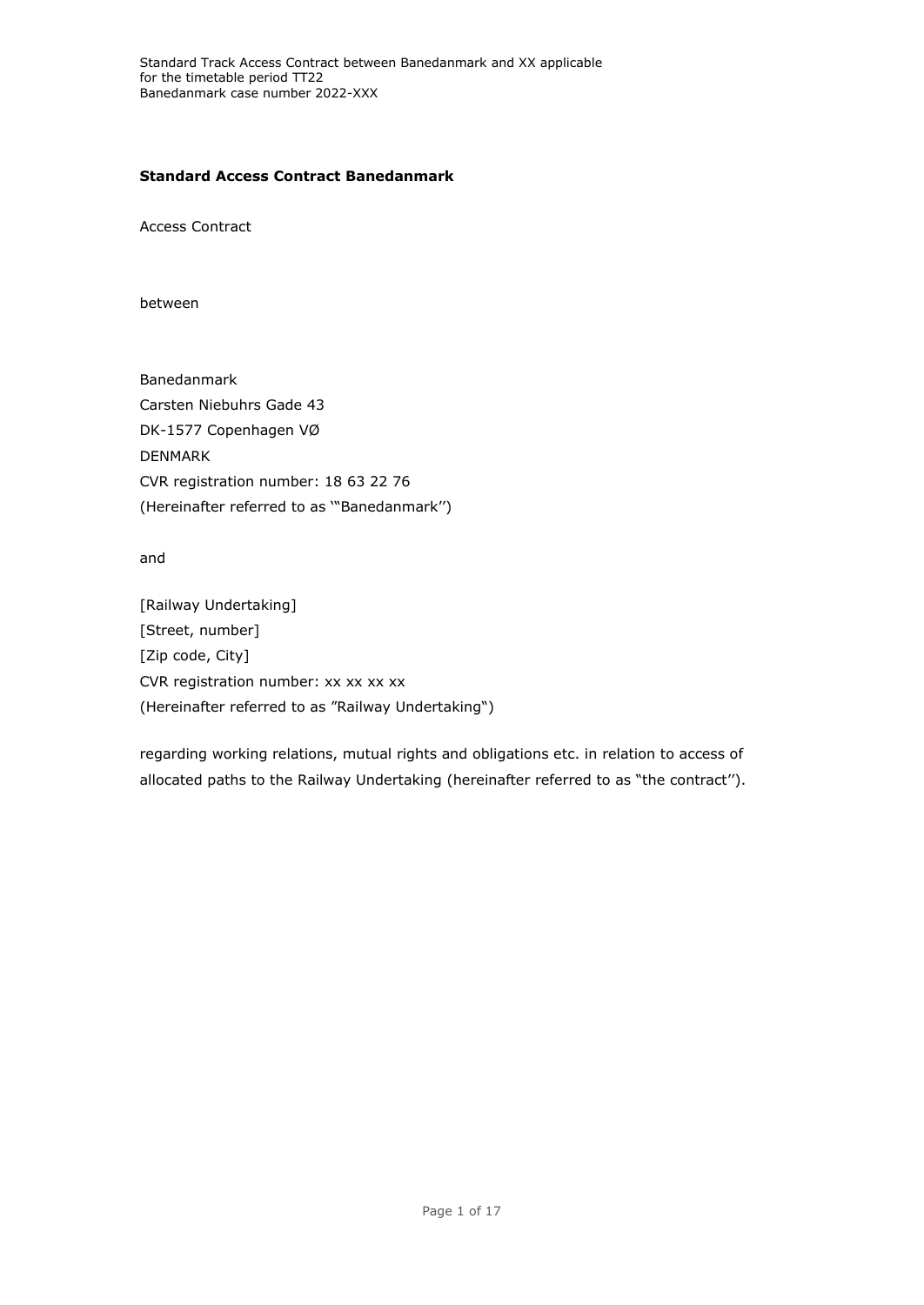# **Table of contents**

| Definitions…………………………………………………………………………………………4                                                                                            |
|-------------------------------------------------------------------------------------------------------------------------------------------|
|                                                                                                                                           |
|                                                                                                                                           |
| 3 Track access to service facilities and delivery of services  8<br>3.2 Maintenance, cleaning, and de-icing/snow removal on Banedanmark's |
|                                                                                                                                           |
|                                                                                                                                           |
| 4.2 Preheating of train sets, trains and locomotives, as well other electricity via external                                              |
|                                                                                                                                           |
| 5.1 Provision of additional information including data, reports, and analyses 10                                                          |
|                                                                                                                                           |
|                                                                                                                                           |
|                                                                                                                                           |
|                                                                                                                                           |
|                                                                                                                                           |
|                                                                                                                                           |
|                                                                                                                                           |
|                                                                                                                                           |
|                                                                                                                                           |
|                                                                                                                                           |
|                                                                                                                                           |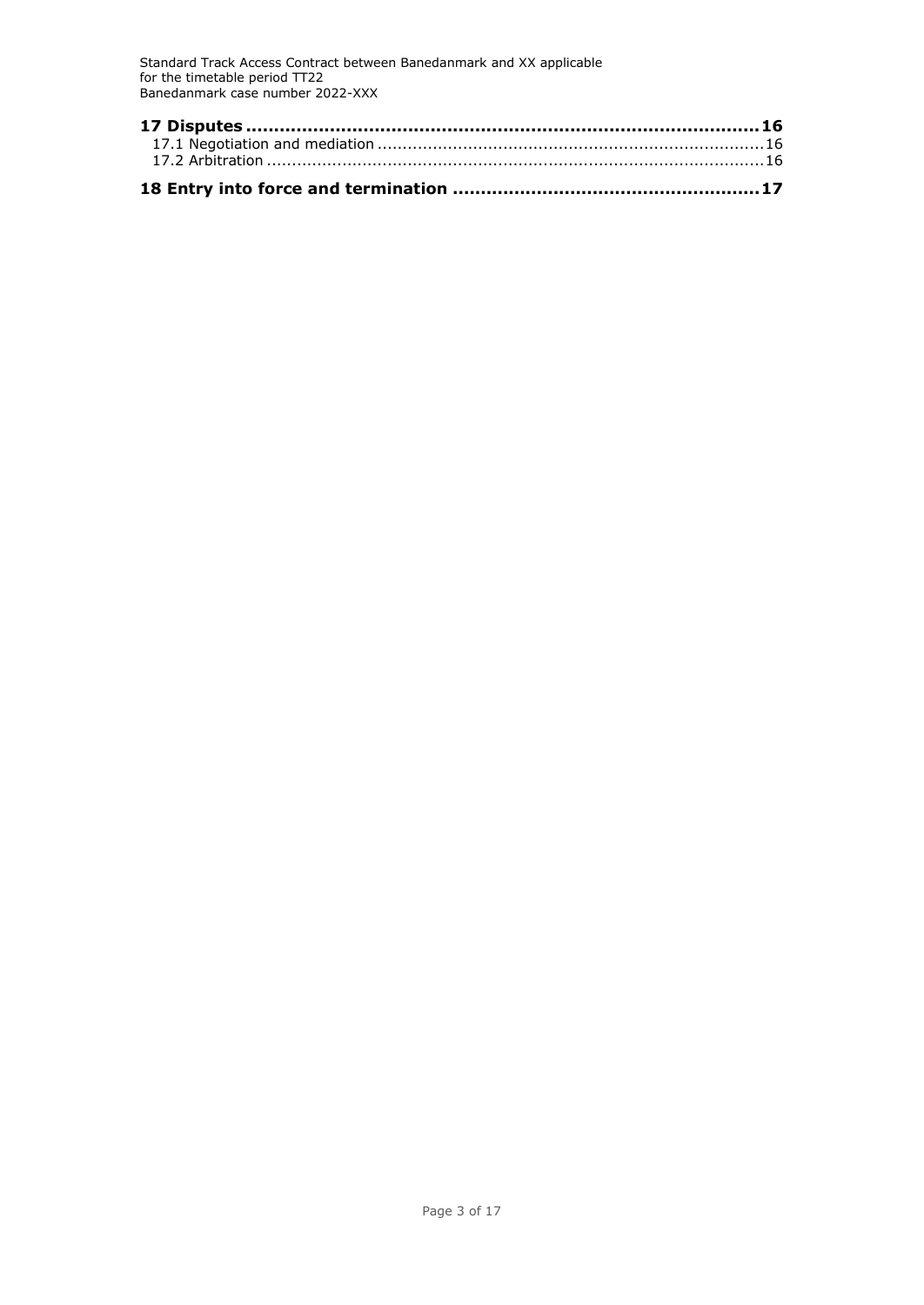## **The structure of the contract**

The contract consists of the following:

- I. Standard access contract
- II. Annex to the standard access contract<br>III Amendment to the standard access con
- Amendment to the standard access contract on specific conditions for the Railway Undertaking, if any
- IV. Annex to the amendment on specific conditions for the Railway Undertaking, if any.

## <span id="page-3-0"></span>**Definitions**

*Optional path*: a pre-planned path that can only be guaranteed for use by the Railway Undertaking once a final application has been submitted by the Railway Undertaking within a specified date. The optional path may become void if another application is submitted regarding the same path, which in terms of transport work exceeds the optional path. The Executive order on [allocation of railway infrastructure capacity \(paths\) etc.,](https://www.retsinformation.dk/Forms/R0710.aspx?id=175108) section 20 contains a formular for calculation of transport works.

When planning capacity restrictions, Banedanmark is not obliged to take into account optional paths, to the extent an already allocated capacity will be disadvantaged when planning work on the infrastructure.

*Infrastructure data:* Data which are necessary in order for the Railway Undertaking to prepare a preferred access timetable to be applied by Banedanmark when performing capacity planning.

*Interval track possession*: Temporary possession of tracks in the time between the passing of two trains. The track possession does not affect the validity of the timetable nor does it substantiate a correction of the timetable. The objective of the interval track possession is to ensure access to the track for a short period of time with minimal planning prior to the track possession.

*Train path:* The infrastructure capacity of the railway network defined in time and geography by a sequence of arrival and departure times for the train between the departure station, the intermediate stations, and necessary for a train being able to run from one point to another for a given period.

*Capacity:* Infrastructure such as paths, stations, service and preparation facilities, stabling tracks etc.

*Capacity restrictions*: Condition of an around the infrastructure which can affect the traffic operations of the Railway Undertaking and/or can reduce the capacity available.

*Timetable:* Composition of paths that Banedanmark produces for a given period.

*LA letter:* An overview of all capacity restrictions with affect on the capacity in relation to the service timetable.

*Rolling stock data:* Data necessary to bed included in Banedanmark's timetable data base, with regard to i.a. calculation of running time.

*Production data:* Data necessary in order to calculate work schedules for the stations.

*Regularity statement: S*tatement on train movements calculated using methods stated in the valid Executive order on infrastructure charges etc. for the rail network.

*Maintenance running:* Running in tracks and point switches not used for transport during normal operations to ensure that the track circuits remain working and useable.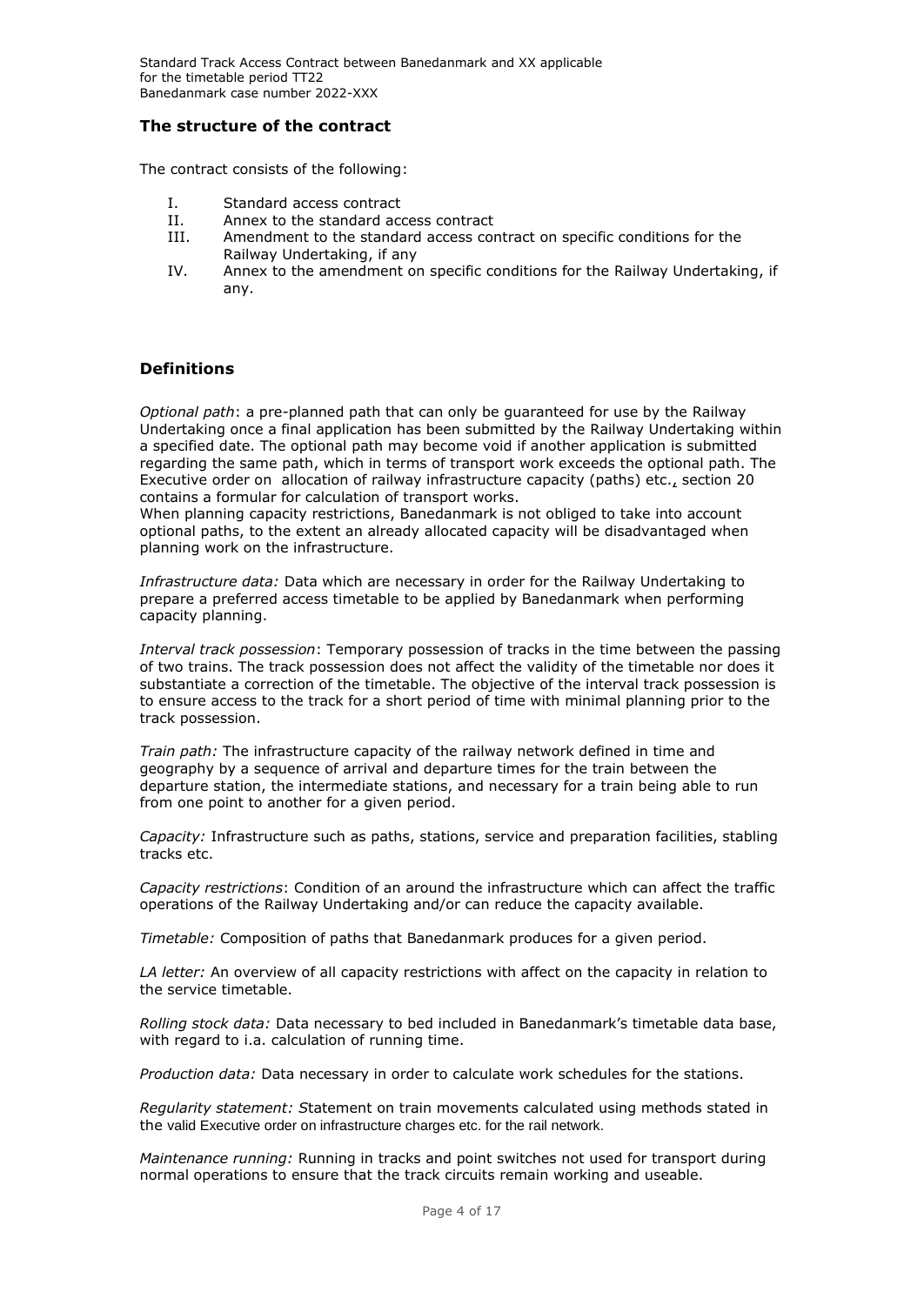*Traffic consequences*: An overview of which trains to be operated in which paths, including exact times (minutes) for the paths

## <span id="page-4-0"></span>**1 Basis and purpose**

This contract is governed in accordance with the applicable Danish laws and EU law.

This contract stipulates co-operation, mutual rights and obligations, conditions for the use of infrastructure and requirements for insurance under the applicable executive order on the allocation of railway infrastructure capacity (train paths) etc.

## <span id="page-4-1"></span>**2 Minimum access package**

Banedanmark provides a minimum access package to the Railway Undertaking as stipulated in EU and Council Directive 2012/34.

Rights and duties associated with the minimum access package are stipulated in  $2.1 - 2.8$ of the contract.

## <span id="page-4-2"></span>2.1 Capacity allocation

Capacity is allocated to the Railway Undertaking to carry out train operations. The allocation is granted annually on the basis of a specific application from the Railway Undertaking. Banedanmark provides a written confirmation on the awarded capacity allocation. Additional capacity for occasional transport may also be allocated. The allocation principles are set forth in the applicable executive order on allocation of railway infrastructure capacity (paths) etc. Deadlines for application and allocation of capacity are provided on Banedanmark's website.

As part of the capacity allocation process the parties must exchange data. Banedanmark continually makes infrastructure data available for the Railway Undertaking. The Railway Undertaking submits rolling stock data and production data to Banedanmark.

To preserve the right to allocated paths, the Railway Undertaking must utilize these. If the Railway Undertaking partly or totally ceases to utilize allocated paths, the Railway Undertaking is obliged to inform Banedanmark immediately and without any undue delay.

If the Railway Undertaking does not wish to utilize the allocated path, the path must be cancelled. Such cancellation is subject to a charge. The determination of such charge is governed by the valid Executive order on infrastructure charges etc. for the State's rail network.

The first day of every month, Banedanmark quantifies the utilized capacity compared to the volume of allocated capacity. In order to ensure optimal utilization of the capacity, Banedanmark may revoke one or more paths, if less than 75 % is used within at least a month of the allocated capacity.

Banedanmark's right to revoke does not apply if the decreased utilization of the capacity is due to circumstances outside the influence of the Railway Undertaking.

In case of congested infrastructure, the Danish Traffic, Building and Housing Agency will, according to the valid Executive order on allocation of railway infrastructure capacity (paths) etc., determine the threshold for when Banedanmark may revoke utilization of one or more paths.

Passenger and freight traffic not carried out as a public service obligation is subject to valid Executive order on allocation of railway infrastructure capacity (paths) etc. stating that the Railway Undertaking reserves the right to 90 % of the paths from previous capacity allocated on all tracks from one allocation period to the next, if an application is submitted. Optional paths may be revoked by Banedanmark on prior agreement between the Railway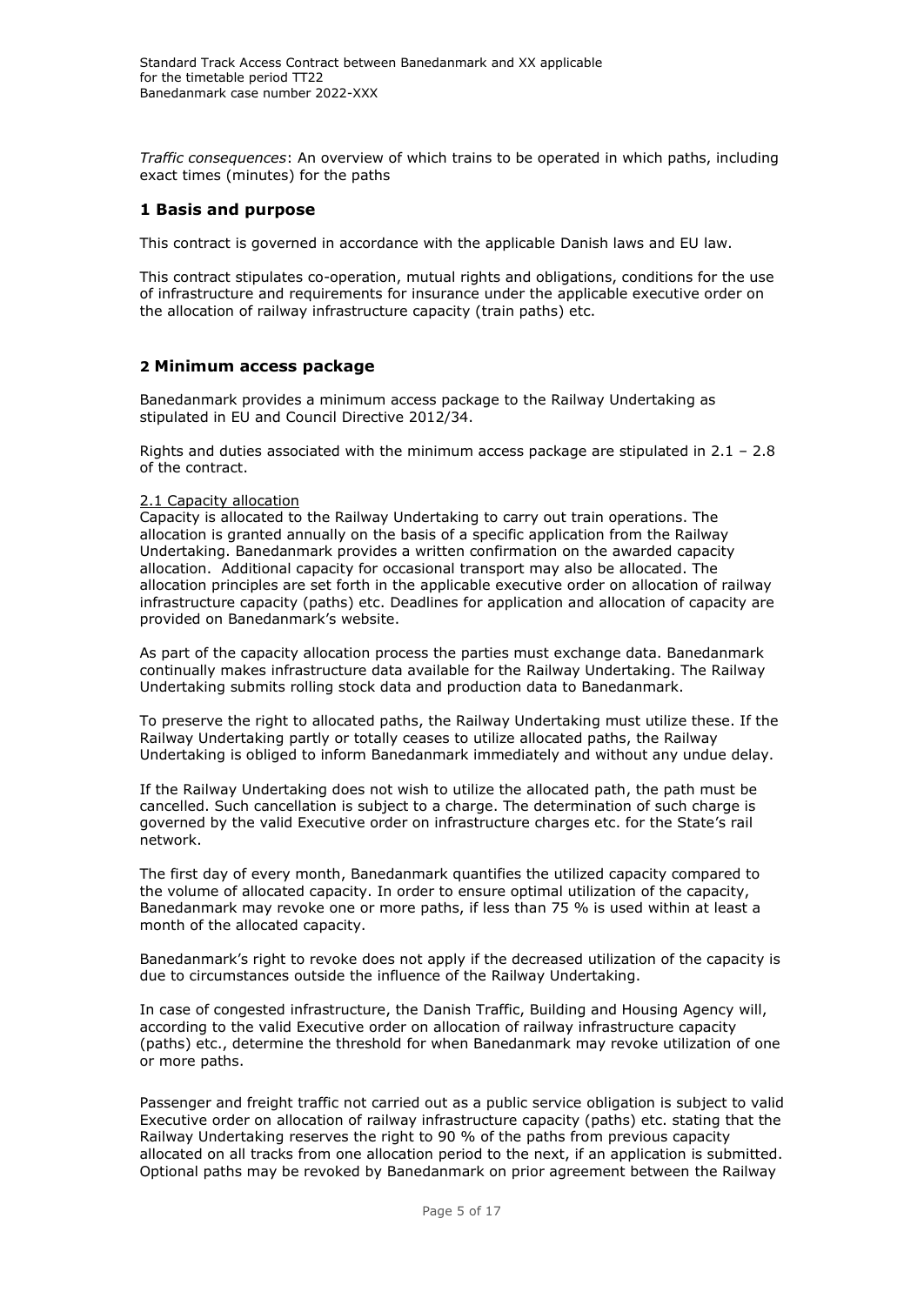Undertaking and Banedanmark. Banedanmark reserves the right to revoke a given path without prior agreement with the Railway Undertaking, if an appropriate application is not submitted for the relevant path at least five days before the actual operation of the path.

In connection with specific sales projects/research studies, an agreed timetable can be determined for up to thirty days.

#### <span id="page-5-0"></span>2.2 Timetable

Banedanmark will provide a timetable that will consist partly of a service timetable and partly of on-going notifications. The service timetable is announced annually after the allocation period has expired and may be updated during the allocation period.

The train numbers will appear from the final capacity allocation. The number series for occasional transfers can be obtained from Banedanmark.

The service timetable(s) will be sent to the Railway Undertaking electronically.

#### <span id="page-5-1"></span>2.3 Traffic operations

Traffic operations on the main line during irregularities with or without reduced capacity Banedanmark has the coordinating role and final decision-making power with regard to resolving traffic irregularities with or without decreased capacity. Traffic operations are established based on *"Principles for operation"* published annually by Banedanmark prior to the beginning of the timetable period.

The drafting of the *"Principles for operation"* is carried out in close collaboration between Banedanmark and the Railway Undertakings and follow the procedure for capacity allocation according to applicable law on allocation of railway infrastructure capacity (paths) etc. The *"Principles for operation"* are subject to continuous revision during the timetable period and the Railway Undertaking is obliged to participate in its preparation and implementation.

The *"Principles for operation"* do not overrule the obligations of Banedanmark to give notice on infrastructure work under section 7 of the contract.

Banedanmark and the Railway Undertaking are bound by the "Principles for operation". However, Banedanmark reserves the right to make other allocations where deemed necessary. The Railway Undertaking will ensure that staff and rolling stock plans support the general allocation plans.

The use of the *"Principles for operation"* may be initiated by Banedanmark or by the Railway Undertaking for Railway Undertaking's own trains.

The *"*Principles *for operation"* include appendices with recommendations on maintenance running. Banedanmark ensures that all Railway Undertakings participate equally in the maintenance running.

## Traffic operations on the S-line during irregularities

The parties are under obligation to participate in preparing and implementing the restoration agenda (which includes layout of allocation principles and allocation plans) and emergency timetables. The emergency timetables are registered in the applicable service timetable for S-trains.

The parties are bound by the restoration agenda and/or emergency timetables if irregularities occur. However, Banedanmark reserves the right to carry out other allocations where deemed necessary.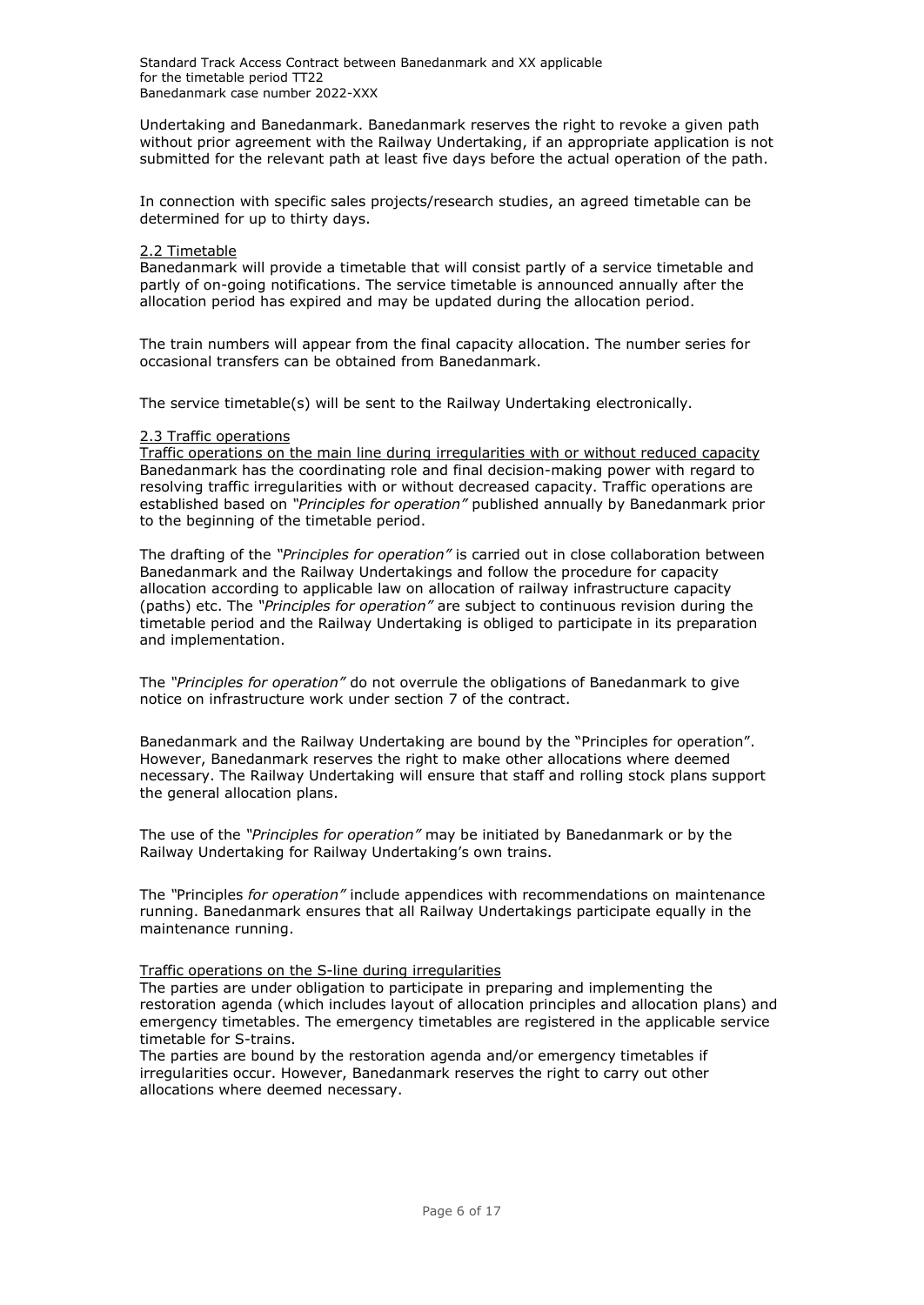Standard Track Access Contract between Banedanmark and XX applicable for the timetable period TT22 Banedanmark case number 2022-XXX

#### Banedanmark's allocation authorities

According to the applicable executive order on allocation of railway infrastructure capacity (paths) etc., Banedanmark can, in connection with traffic disturbances, demand the Railway Undertaking to make drivers and rolling stock available for removal of equipment belonging to other parties or other forms of clearance. The Railway Undertaking will be remunerated by those who are responsible for the obstruction of the traffic.

#### Emergency Services - Banedanmark

Banedanmark may request tool car standby for clearing the infrastructure where Railway Undertaking's rolling stock interferes with the traffic.

The Railway Undertaking will pay such expenses according to section 9 of this contract. Procedure for acquiring the tool car as well as mutual rights and obligations can be found in appendix 6.

#### 2.4 Traffic information

According to the valid Executive order on Banedanmark's tasks and authorities, Banedanmark supplies traffic information to passengers at stations of long-distance lines and regional lines, where the Railway Undertaking has been allocated capacity, according to the executive order.

The delivery of Banedanmark's traffic information is subject to Banedanmark's access to the necessary data on Railway Undertaking's traffic operations.

The traffic information is submitted on Banedanmark's visual and auditory media at stations of long-distance lines and regional lines as well as by Din Station (Your Station) on web and app.

Banedanmark will update Rejseplanen (the journey planner) with information about the actual arrival and departure times of the trains, track usage, stopping patterns, cancellations, and special trains for the long-distance lines.

Moreover, Banedanmark provides a nationwide telephone service to supply information about arrival and departure times where it is possible to read out departure and arrival information for the blind and visually impaired.

The parties shall exchange data and information to follow up on the service provided and the perceived quality of traffic information.

The scope of delivery and content, as well as responsibility sharing related to traffic information task, including mutual guidelines as well as rights and obligations agreed between the parties, are set out in Appendix 5 under the title *"Traffic Information to Passengers"*.

This provision only applies where the Railway Undertaking performs passenger transport.

### 2.5 Information on traffic flow – the regularity package

Banedanmark provides a regularity package every fourth working day of the month. The statements are in compliance with definitions as stated in the valid Executive order on infrastructure charges etc. for rail network. The regularity package consists of:

- Status of performance
- Status on fines/bonuses (fines/bonuses are calculated according to the abovementioned Executive order).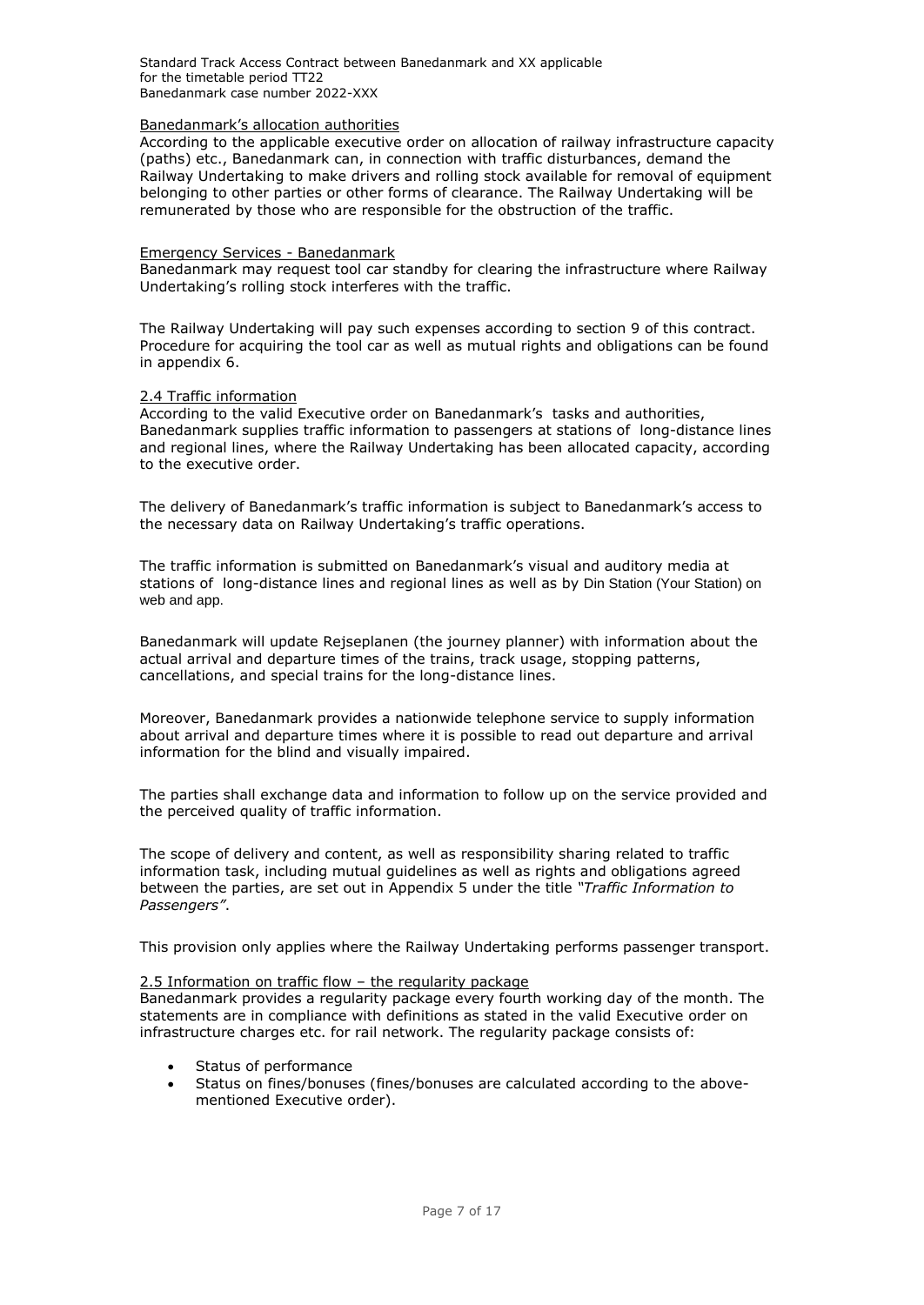The conditions for the provision of the regularity package are based on the compliance of the following process:

Operational reports must be submitted as stipulated in the RDS guidelines and RDS instructions. Details regarding collaboration and deadlines for regularity follow-up are described in the RDS manual along with the list of causative codes.

The Railway Undertaking may, through an independent entity, such as an engineering consultancy, which is appointed and approved by both parties, conduct an assessment (auditing) of the procedure employed by Banedanmark in calculating the regularity. This is to ensure that the regularity package is prepared correctly. The Railway Undertaking bears the cost of such assessment.

### <span id="page-7-0"></span>2.6 Use of power supply equipment

The Railway Undertaking ensures that the pantographs comply with applicable standards at all times in order for the interacting pantograph/traction lines to minimize abrasion and operational disruptions.

Banedanmark ensures that the traction current system complies with the technical specifications for the system while ensuring the necessary maintenance of the system.

A collaboration forum has been established regarding the interaction between pantograph and traction line. If using electrical rolling stock, the Railway Undertaking is obliged to attend the collaboration forum by participation of a qualified person.

### <span id="page-7-1"></span>2.7 Technical and traffic rules and instructions

Banedanmark's rules and instructions are made available to the Railway Undertaking. The Railway Undertaking must supplement these with the Railway Undertakings own rules and instructions, until the necessary conditions for the Railways operations are complied with. Banedanmark's rules and instructions will be made available in electronic format on Banedanmark's website.

<span id="page-7-2"></span>The parties are obliged to comply with these rules and instructions.

#### 2.8 Data exchange

<span id="page-7-3"></span>If the parties deem it necessary to enter into an agreement on data exchange, the mutual rights and obligations are determined in annex 3.

## <span id="page-7-4"></span>**3 Track access to service facilities and delivery of services**

### 3.1 Allocation

Banedanmark allocates capacity to service facilities as defined in the European Parliament and Council Directive 2012/34/EU to the extent that these facilities are located on or adjacent to Banedanmark's infrastructure. The allocation of the capacity follows the provisions of section 2, 2.1.

All kinds of shunting on the infrastructure managed by Banedanmark must be agreed with Banedanmark. This does not apply to shunting activities on intermodal terminals managed by another operator.

#### <span id="page-7-5"></span>3.2 Maintenance, cleaning, and de-icing/snow removal on Banedanmark's stations and areas

Banedanmark has the superior responsibility for cleaning, maintenance, area care, and deicing/snow removal at Banedanmark's stations and areas. Banedanmark can enter into agreements with third parties on performance of the tasks. Banedanmark has entered into an agreement with DSB who partly performs, partly puts out to tender and inspects the tasks concerned according to an agreement on a number of operational tasks at stations. De-icing and snow removal is carried out according to 'winter measures' issued by Banedanmark. All cleaning, land care and maintenance are carried out in compliance with the valid norms and agreements, including the Working Environment Act.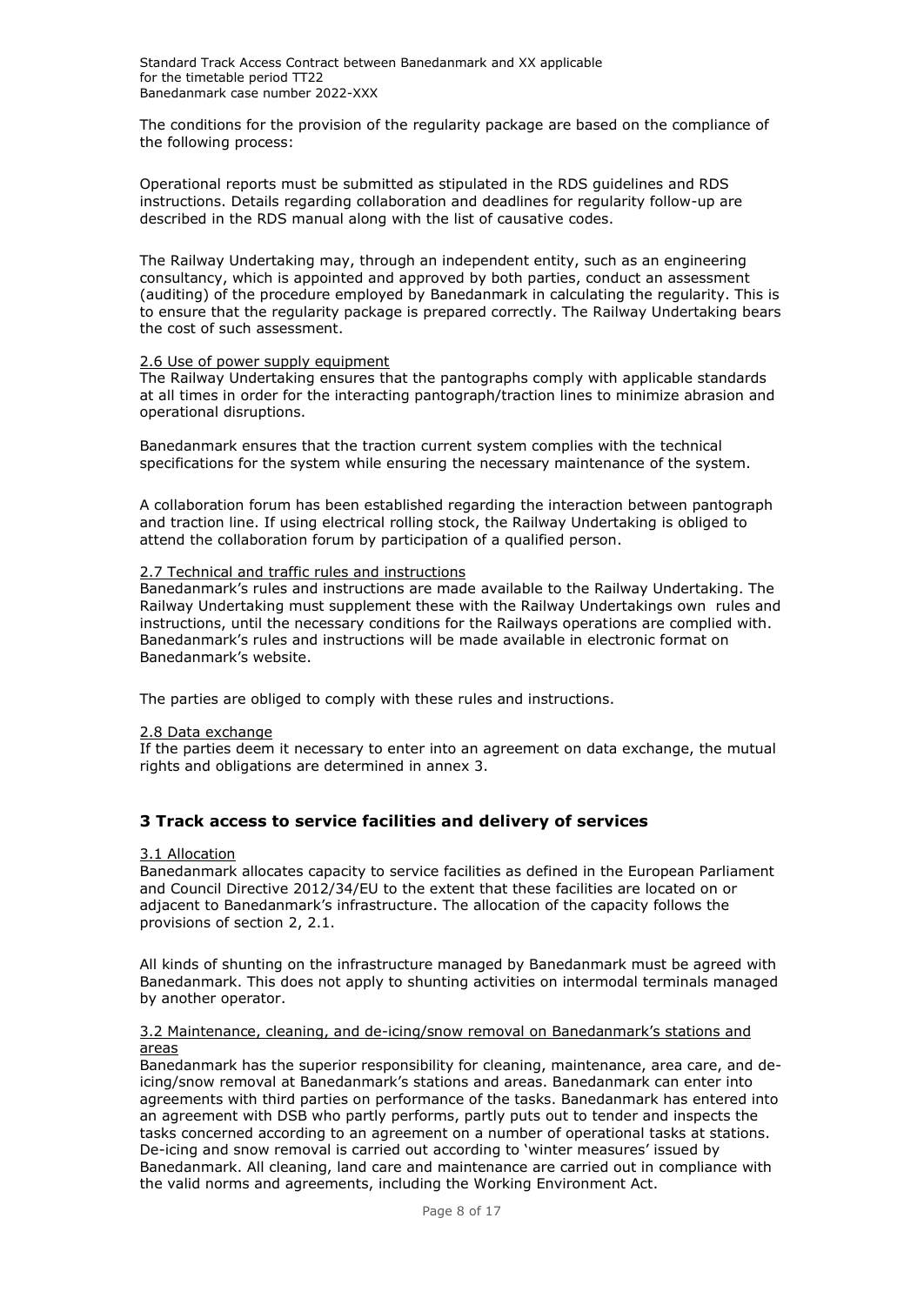The Railway Undertaking agrees, to the extent possible, to help limit the amount of waste on platforms and other Banedanmark areas as well as in the track.

<span id="page-8-0"></span>The parties shall agree as necessary the form of co-operation on the above mentioned in accordance with Annex 4.

## **4 Additional services**

At the request of the Railway Undertaking, Banedanmark supplies extra services for the Railway Undertaking as defined in European Parliament and Council Directive 2012/34/EU.

#### <span id="page-8-1"></span>4.1 Traction current

At the request of the Railway Undertaking, Banedanmark supplies energy to operate the electric traction units according to the applicable executive order on Banedanmark's supply of traction current). The Railway Undertaking has the right to purchase power from another supplier through Banedanmark's distribution network, see section 3, 2.2 of the valid Executive order on Banedanmark's supply of traction current.

The main line is equipped with 25 kV 50 Hz and the S-line is supplied with 1650 V DC.

The Railway Undertaking must have an independent traction contract for the operation of electric traction devices.

#### <span id="page-8-2"></span>4.2 Preheating of train sets, trains and locomotives, as well other electricity via external power supply

On agreement with the Railway Undertaking, Banedanmark provides electricity to trains via facilities owned by Banedanmark.

Banedanmark operates with three system voltages for this purpose: 1,500 V and 1,000 V (both single-phase) and 400 V three-phase.

Payment is made according to section 9 of the contract.

#### 4.3 Water for preparation of trains

On agreement, Banedanmark provides water for preparation of trains.

Payment is made according to section 9 of the contract.

#### <span id="page-8-3"></span>4.4 Permit for exceptional transports

If the Railway Undertaking wishes to carry out transport that does not meet the applicable standards, the Railway Undertaking must apply for a permit for exceptional transports. If the transport is feasible, Banedanmark issues a permit. Details relating to exceptional transports and issuing of permits are found in the UT instructions, published by Banedanmark and available on Banedanmark's website.

<span id="page-8-4"></span>Payment is made according to section 9 of the contract.

## **5 Ancillary services**

Mutual rights and obligations related to ancillary services as defined by the European Parliament and Council Directive 2012/34/EU.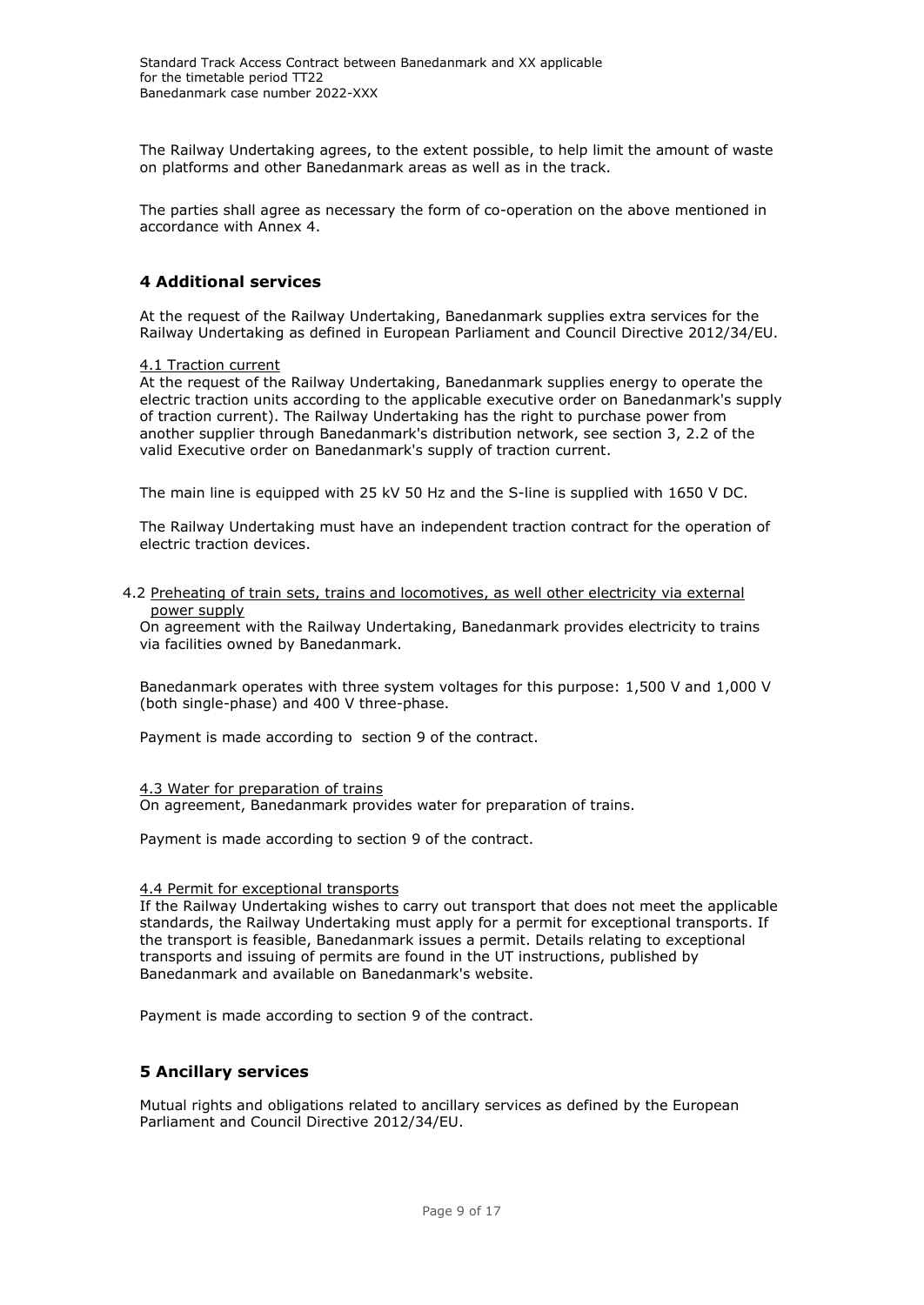Standard Track Access Contract between Banedanmark and XX applicable for the timetable period TT22 Banedanmark case number 2022-XXX

<span id="page-9-0"></span>5.1 Provision of additional information including data, reports, and analyses Upon request, Banedanmark can provide data, reports, or evaluations on the Railway Undertaking's traffic.

<span id="page-9-1"></span>Payment is made according to section 9 of the contract.

## **6 Safety and permits**

## <span id="page-9-2"></span>6.1. Permit and safety certificate etc.

It is the responsibility of the Railway Undertaking to possess a valid permit to perform train operations and a safety certificate issued by the Danish Civil Aviation and Railway Authority.

Banedanmark warrants that it has the required permission and safety approval as Infrastructure Manager.

## <span id="page-9-3"></span>6.2 Accidents and antecedents to accidents

In case of accidents and antecedents to accidents as defined in the valid Execute order on reporting data for analyses in the railway sector concerning accidents and antecedents to accidents to the Danish Civil Aviation and Railway Authority, the stipulations in Banedanmark's safety regulations shall apply. The Railway Undertaking and Banedanmark are obliged to co-operate and exchange data when examining accidents and antecedents to accidents.

## <span id="page-9-4"></span>6.3 Disclosure of information on goods

Prior to arrival from another infrastructure, dispatch or placing of goods on Banedanmark's infrastructure and/or areas the Railway Undertaking must provide Banedanmark with all necessary information in a format approved by Banedanmark, thus complying with RID 1.4.3.6 and the valid Executive order on risks, Safety Regulations (SR), Safety Instructions (SIN) as well as Operational Rules for S-trains (ORS) and Operational Rules for Longdistance lines (ORF).

The report must include all wagons with or without dangerous goods, including, when applicable, future planned parking of wagons.

This duty of reporting toward Banedanmark does not apply, if the placing of the dangerous goods takes place on intermodal terminal areas administered by another terminal operator by agreement with Banedanmark.

## <span id="page-9-5"></span>**7 Capacity restrictions**

Banedanmark will in the coming years construct new infrastructure and necessary upgrades while simultaneously supporting the traffic operations on the existing infrastructure.

It is in the joint interest of the railway sector that the planning of capacity restrictions is made as early as possible. As the national Infrastructure Manager, it is Banedanmark's ambition to expedite all initiatives facilitating timely planning. Taking into account passengers and freight customers, the Railway Undertakings have a similar ambition.

Overall, it is the joint responsibility of the railway sector which can only be complied with , if the planning of the necessary capacity restrictions in connection with infrastructure works are arranged in cooperation. This puts great demands on planning and mutual dialogue across the sector.

## <span id="page-9-6"></span>7.1 Notification periods and procedures

Banedanmark's planning, coordination, and publication of capacity restrictions to be applied in connection with projects and other infrastructure works is performed in compliance with the provisions in the Commission Delegated Decision (EU) 2017/20175 of 4 September 2017 replacing the Annex VII to Directive 2012/34/EU of the European Parliament and of the Council establishing a common European railway area .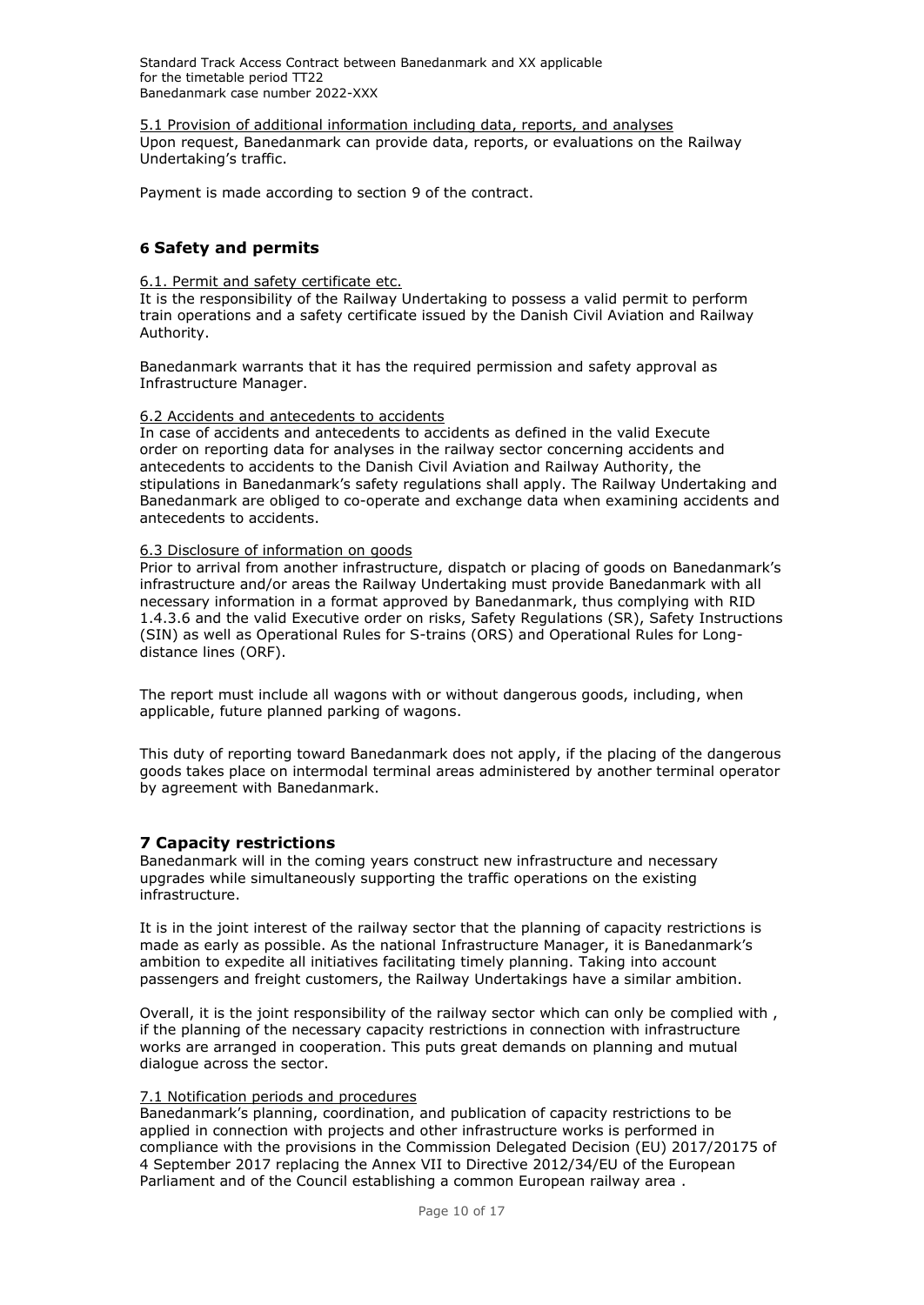Moreover, the work on capacity restrictions complies with the principles of a robust planning process and an attractive timetable, which takes into account the need for robustness and shortest possible travelling times.

Banedanmark notifies capacity restrictions to the Railway Undertaking in the Network Statement and the LA letter. Current notifications appear from the LA letter issued on a weekly basis. An overview of the notification period appears from appendix 7.

Furthermore, Banedanmark on an ongoing basis invites the Railway Undertaking to participate in project and capacity meetings with regard to a cooperation between the parties. The dates for the meetings are planned in accordance with the concrete periods of the individual projects and programmes. Railway Undertaking is currently informed og the meeting dates which are also published on Banedanmark's website.

Banedanmark settles the capacity based on the possible number of paths within the framework of a given capacity restriction. Thereupon, a timetable is agreed by the parties, taking into account the rules of priority and allocation.

Banedanmark is not obliged to announce capacity restrictions to remedy defects. Defects in this context are defined as situations where incidents originated from technical breakdown, accidents, or vandalism as well as weather or natural conditions cause (or may cause) operational disruptions and/or accidents and antecedents to accidents.

Any notifications or changes to submitted notifications, if any, issued after receipt of a LA letter and settlement of the traffic consequences, must be planned in dialogue between the parties.

Banedanmark will either at directors' board meetings with the Railway Undertaking, or otherwise, inform about the status of the portfolio of the capacity restrictions given notice of in the Network Statement.

It is the responsibility of Banedanmark to give notice of capacity restrictions prompted by a third party (such as municipalities and the Road Directorate).

When a track possession is announced to the Railway Undertaking, the Railway Undertaking does not have access to the tracks included in the scheduled work for the duration of the work, even though the paths have been allocated to the Railway Undertaking in connection with the path allocation for the timetable period concerned.

Banedanmark will generally be accommodating towards potential requests from the Railway Undertaking that leads to implementation of capacity restrictions within the current timetable. The planning will be made in close co-operation between the Railway Undertaking and Banedanmark, taking into account the impact on traffic operations.

Banedanmark is obliged to notify such capacity restrictions requested by the Railway Undertaking to other Railway Undertakings affected by such capacity restrictions. The notification is made according to notification time agreed with these Railway Undertakings. A separate agreement is made for each individual infrastructure work.

The parties can make a mutual agreement on a process for the current correction, which does not form part of the process, regulated in the Access Contract.

## <span id="page-10-0"></span>**8 Environment**

#### <span id="page-10-1"></span>8.1. Environmental standards

The parties guarantee that existing environmental legislation is respected, and each party is responsible for pollution or environmental damages that can be related to the undertaking involved.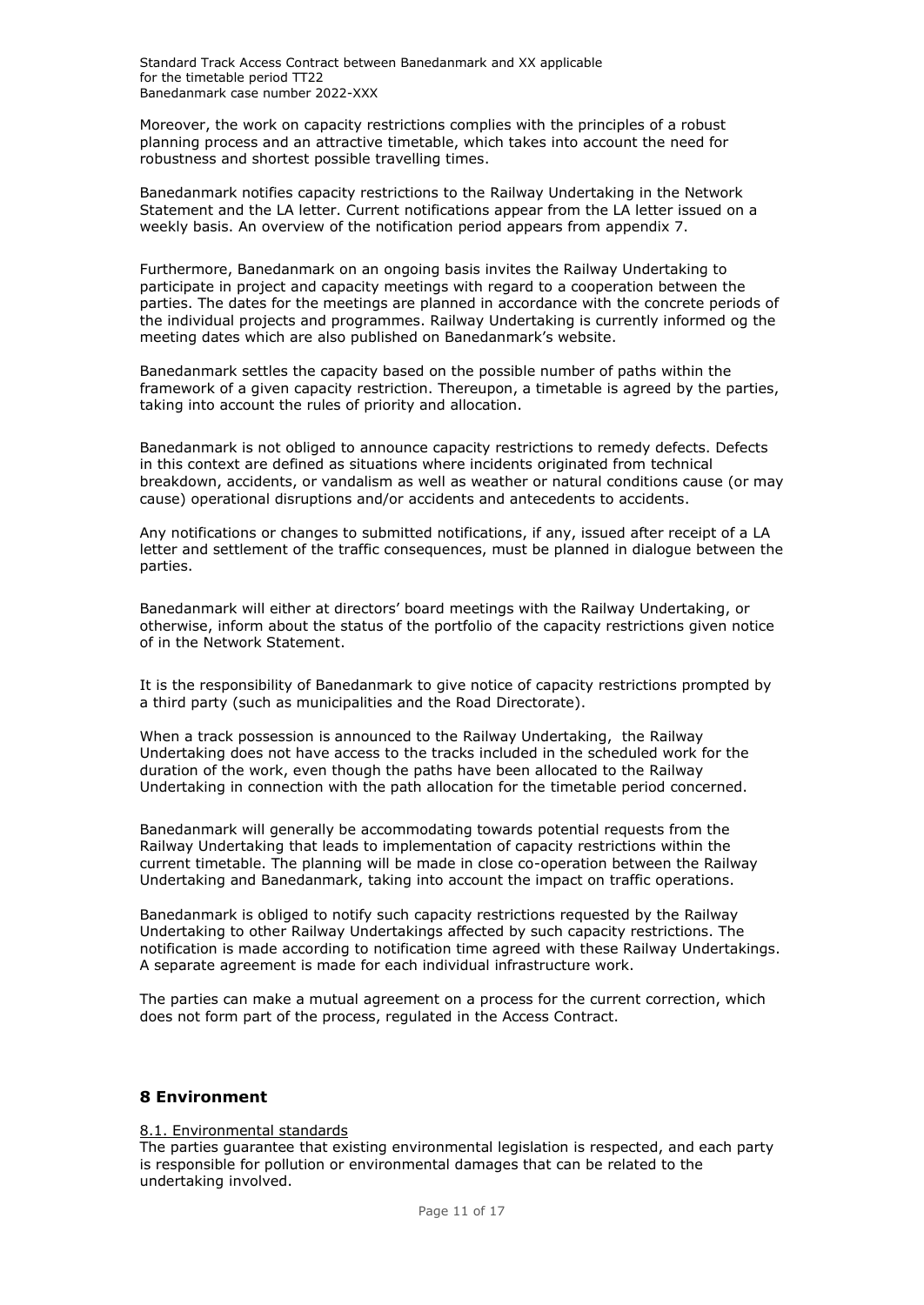### <span id="page-11-0"></span>8.2 Oil spillage

In case of just emerged spillage of oil or other chemicals caused by the Railway Undertaking in areas of Banedanmark the Railway Undertaking must immediately inform the nearest control office. Thereupon the nearest control office informs Banedanmark's environmental section from where contact will be directed to the environmental section of the local council concerned.

The railway Undertaking must by a special form for handling spillage of oil and chemicals on Banedanmark's website inform where the spillage took place and about the extent concerned. Upon detection of the spillage the Railway Undertaking must partly stop the spillage, partly initiate clean-up of the oil. It is agreed between the local council concerned, Banedanmark and the Railway Undertaking which investigations and remedial actions will be necessary and feasible. Such investigations and remedial actions must be paid by the Railway Undertaking.

#### <span id="page-11-1"></span>8.3 Noise

The parties must attempt to minimize noise. Environmental legislation employs two different definitions of noise caused by railway operations; noise from passing trains (line noise) and noise from other activities (terminal noise). These definitions are defined in guideline no. 1/1997 "Noise and vibrations from railways" and supplement to guideline no. 1/1997 "Noise and vibrations from railways"– Environmental Protection Agency - July 2007.

The environmental legislation does not contain limit values for line noise from existing railways. Running to and from stabling tracks (to and from operations) and reversing tracks is covered by the regulations for line noise.

Noise caused by trains in stabling tracks, including idling trains, can be covered by the rules regarding noise from companies and can be regulated by the local councils.

The parties are obliged to mutually involve each other in any contact with relevant authorities, if such contact may lead to any one of the parties or both parties being subject to an enforcement notice according to the Environmental Protection Act and this provision.

The Railway Undertaking must, to the extent possible and reasonable, be prepared to contribute to Banedanmark being able to comply with the specific instructions issued by the relevant authorities concerning noise reduction related to terminal noise, to the extent the noise is caused by the Railway Undertaking.

### <span id="page-11-2"></span>**9 Charges**

#### <span id="page-11-3"></span>9.1 Infrastructure charges

In order for the Railway Undertaking to use the railway infrastructure, excluding the Strain lines , the Railway Undertaking is obliged to pay infrastructure charges to Banedanmark, in accordance with the valid Executive order, regarding payment for use of the State railway and regarding environmental subsidies for freight transportation on the rail network, as well as the valid Executive order on infrastructure charges etc. for the rail network.

Banedanmark sends an invoice for infrastructure charges before the 20th of each month.

Prior to issuing the invoice for infrastructure charges, Banedanmark forwards documentation stating the infrastructure charges to be paid by the Railways Undertaking. The documentation is forwarded to the Railway Undertaking monthly and comprises a specification of the individual settlements.

The purpose of forwarding the documentation stating the infrastructure charges to be paid is to make it possible for each Railway Undertaking to review the settlements before the invoice being issued. In case the Railway Undertaking has comments on the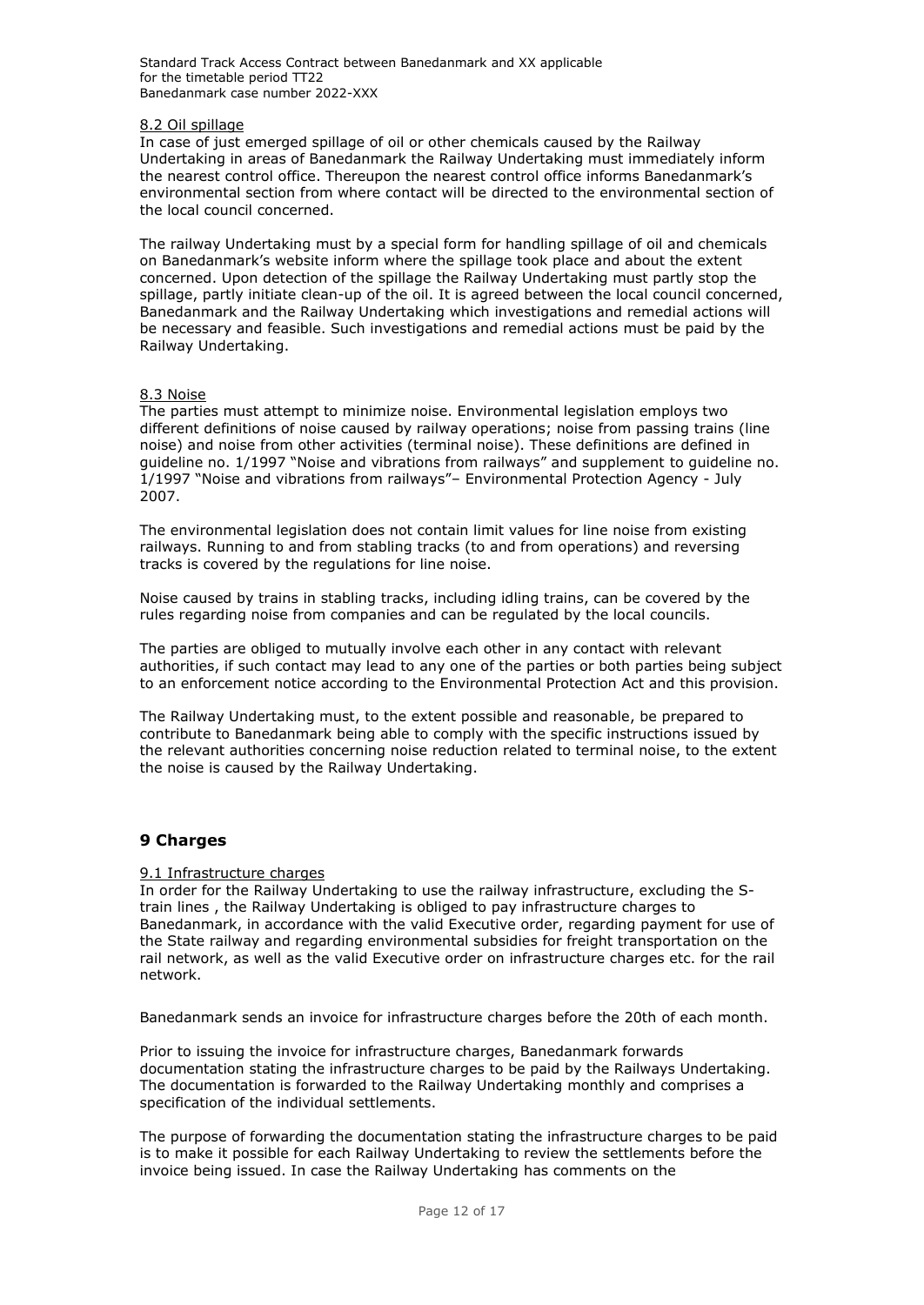Standard Track Access Contract between Banedanmark and XX applicable for the timetable period TT22 Banedanmark case number 2022-XXX

documentation stating the infrastructure charges to be paid, the Railway Undertaking should inform Banedanmark of such comments within 2 days upon receipt of the documentation stating the infrastructure charges to be paid. This is a prerequisite to enable Banedanmark to take into account the comments forwarded by the Railway Undertaking and to enable Banedanmark to issue the invoice before the 20th of each month.

<span id="page-12-0"></span>9.2 Emergency services - Banedanmark Charges for emergency services appear from appendix 6.

#### <span id="page-12-1"></span>9.3 Additional services

Traction current

Electricity for traction current is supplied by Banedanmark according to a separate contract (traction current contract) between the Railway Undertaking and Banedanmark. Details regarding payment for traction current appear from the traction current contract.

The above-mentioned services are carried out according to Executive order on Banedanmark's supply of traction current.

Pre-heating of trains, train sets and locomotives and other electricity via mains socket Charges are by agreement.

Water for preparation of trains Charges are by agreement.

Permission for exceptional transports The charge is DKK 2.500 per issued transport permit. Invoice will be sent monthly in arrears. Invoicing address must be stated in the application.

<span id="page-12-2"></span>9.4 Ancillary services

Supply of additional information The price for data, reports and analyses on traffic operations are to be agreed between Banedanmark and the Railway Undertaking in each individual case.

<span id="page-12-3"></span>9.5 Banedanmark's terms of payment 30 days net.

<span id="page-12-4"></span>9.6 The Railway Undertaking's invoicing address

[Railway Undertaking] [Address] [Postal code] [Country]

## <span id="page-12-5"></span>**10 Insurance**

The Railway Undertaking is required to have legally required liability insurance.

Banedanmark is covered by the State self-insurance scheme.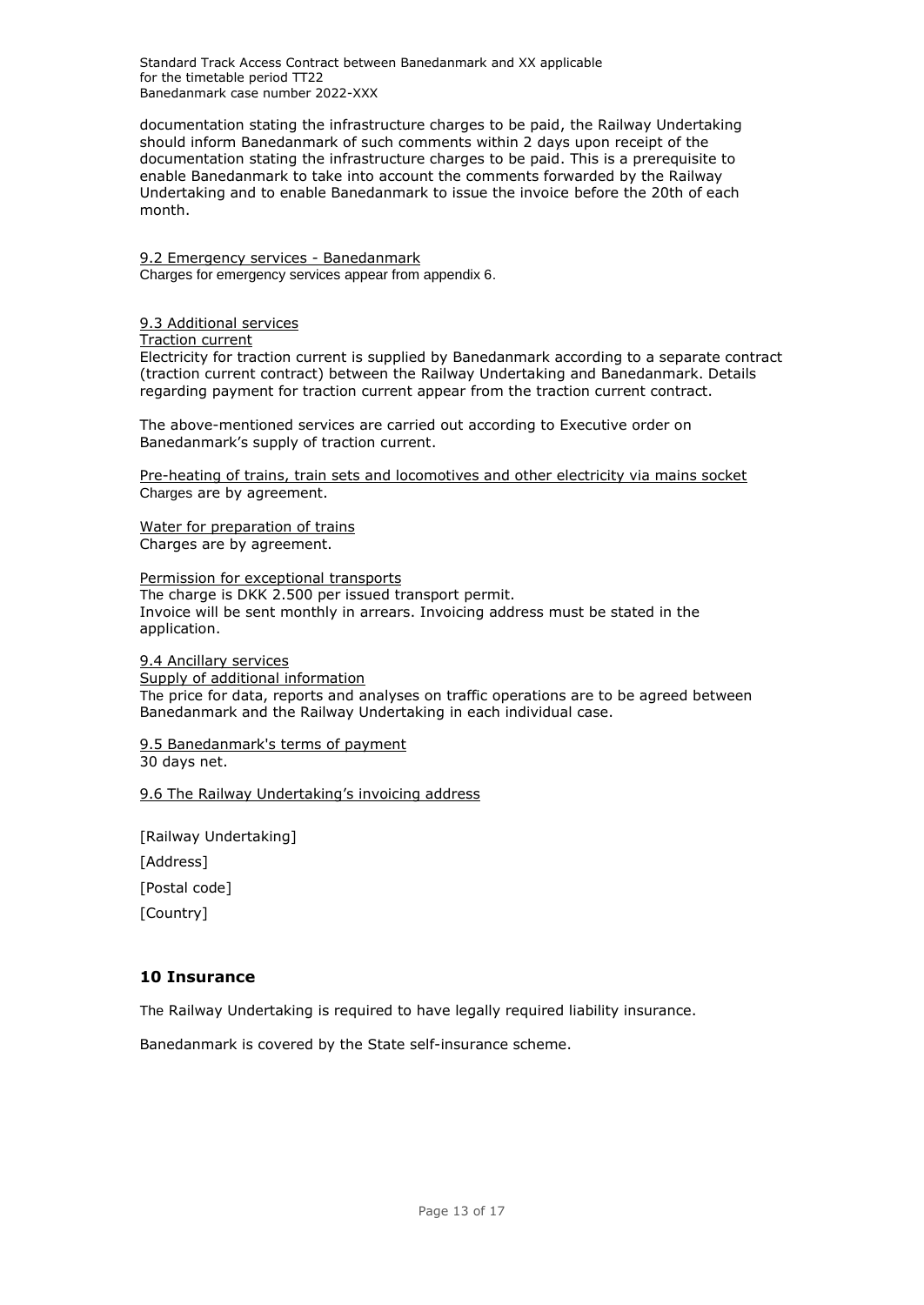# <span id="page-13-0"></span>**11 Indemnity**

## <span id="page-13-1"></span>11.1 Liability

A party is only liable to the other party to the extent that an injury is caused by negligence or wilful misconduct by the tortfeasor or in case of non-participation in the proper fulfilment of the contract. Moreover, Danish laws apply.

### <span id="page-13-2"></span>11.2 Recourse

If one party is liable for damages to third parties, the party has recourse against the other party to the extent that the party intentionally or by negligence has been liable or jointly liable for the damage. As regards the Railway Undertaking's right of recourse, see section 52 of the Railway Act.

### <span id="page-13-3"></span>11.3 Statement of damages

Danish law applies when calculating compensation for personal injury and property damage. Indirect loss, operating loss, including among others, but not exclusively, loss of use or profit is not recoverable. This also applies when Banedanmark, in accordance with the rules in force, closes parts of the infrastructure in order to maintain the required safety level. Cost of replacement transport is covered by the Railway Undertaking, regardless of the causative factor.

- Loss of income claimable from the tortfeasor:
	- Compensation for personal injury or loss of a provider
	- Property damage, including repair costs, including repairs made by the injured, injurer's own employees or third party's workshop. In case of total loss the compensation is calculated according to the principle provided in section 52 of the Insurance Contract Act
	- Internal additional costs for i.e. overtime, extra staff, equipment etc.
- Lost of income that cannot be recovered from the tortfeasor:
	- Indirect loss, including lost profits
	- Costs for replacement transport
	- Costs for assessment and establishment of the injury
	- Salvage expenses not covered by the State.

## <span id="page-13-4"></span>**12 Breach of contract**

The contract can be terminated in the event of a substantial breach.

If a party wishes to invoke a breach, the aggrieved party must without undue delay inform the other party of the breach.

If the party responsible for the breach does not remedy the situation within reasonable time, the aggrieved party may immediately terminate the contract.

An agreed penalty does not preclude the parties to claim compensation for any further loss. This does not apply if the function of the penalty is to replace compensation.

<span id="page-13-5"></span>Moreover, Danish laws on remedies for breach of contract apply.

## **13 Force majeure**

Neither Banedanmark nor the Railway Undertaking shall under this contract be deemed liable to the other party, to the extent that the liability is caused by circumstances beyond the party's control and which the party, when signing the contract, could not have taken into account, avoided, or overcome.

The party seeking to invoke force majeure shall without undue delay notify the other party of the onset and termination of the event.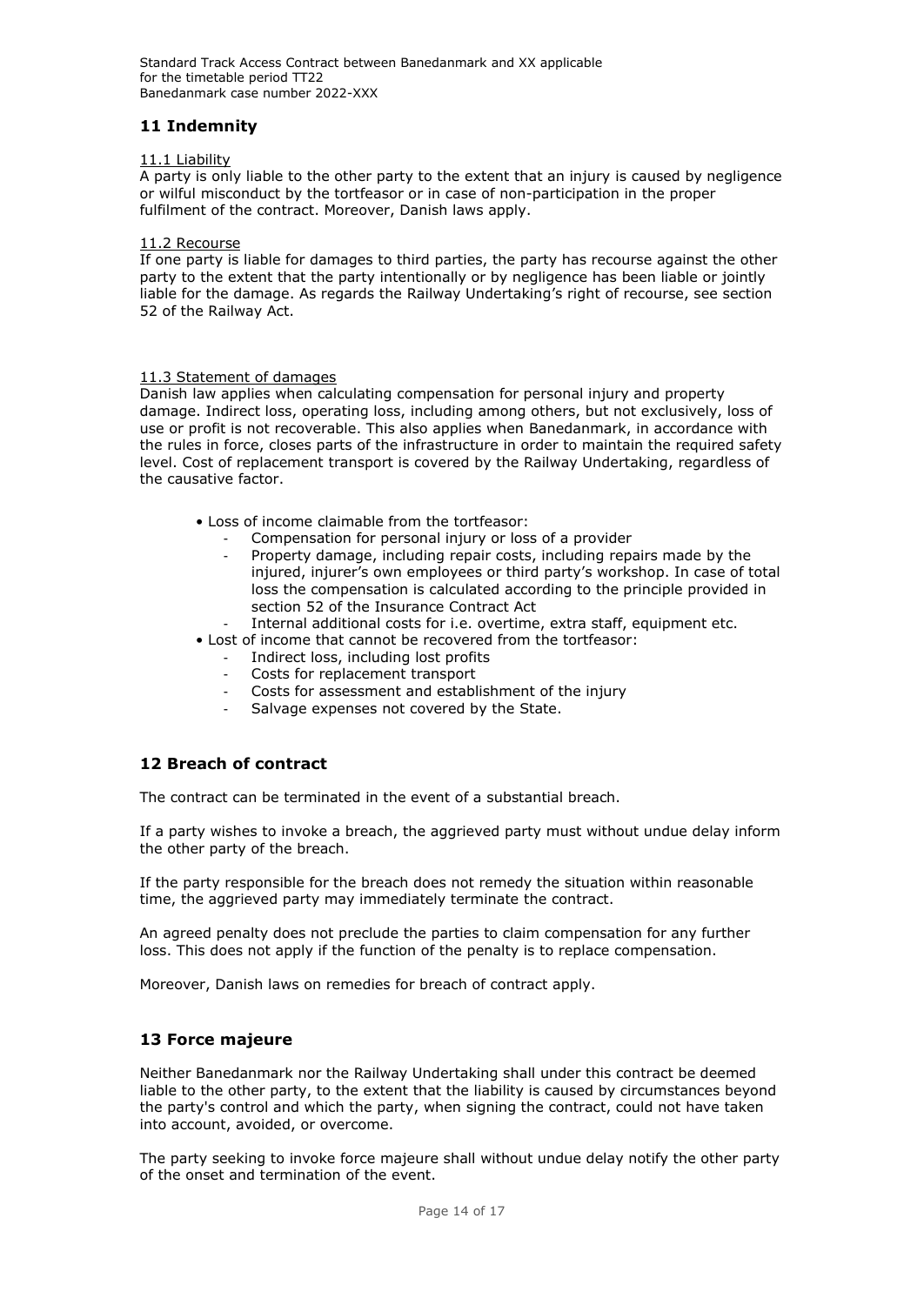<span id="page-14-0"></span>The parties shall seek to mitigate or prevent the event, damage or delay in accordance with Danish laws on the duty of mitigation.

# **14 Performance scheme (fine/bonus)**

To the extent prescribed by the valid Executive Order on infrastructure charges, etc. for the rail network, the parties are subject to a mandatory performance scheme. The performance scheme is managed as described in the Executive order.

## <span id="page-14-1"></span>**15 Conditions for transfer**

The Railway Undertaking cannot without written consent by Banedanmark assign any rights and obligations under the contract to a third party.

In cases where an agreement is made with other Railway Undertakings after the capacity allocation deadline has passed, the Railway Undertaking must prove that no trade or transfer of capacity has taken place, for example by providing a copy of an agreement.

The Railway Undertaking is entitled to use subcontractors. A prerequisite is that subcontractors have or can obtain the necessary approvals. The Railway Undertaking is obliged to announce such arrangements to Banedanmark, to the extent possible before capacity allocation is made, and to inform to what extent other Railway Undertakings are used as subcontractors for the Railway Undertaking's traffic operations.

The parties are liable for the work and services carried out by their subcontractors in relation to any claims by the other party, under the same conditions as when undertaking the work themselves.

## <span id="page-14-2"></span>**16 Co-operation**

### 16.1 Co-operation and duty to disclose

The parties agree, as appropriate, to attend meetings between the parties to ensure the necessary co-operation.

To the extent that Banedanmark, for the sake of the overall co-ordination of the railway network, calls for meetings with the participation of several Railway Undertakings, the Railway Undertaking cannot insist on separate meetings with Banedanmark.

The parties are obliged to notify each other without delay on matters of importance to the rights and obligations referred to in the contract.

### <span id="page-14-3"></span>16.2 Confidentiality

The parties and their employees are obliged to maintain the confidentiality of any knowledge and information which may come into their possession, regarding the other party's commercial and technical relations and expertise, clients, collaboration partners, sub-contractors etc.

This confidentiality between the parties continues after the termination of the contract, whatever the cause.

Notwithstanding the above-mentioned, a party is entitled to disclose confidential information, if, and to the extent that: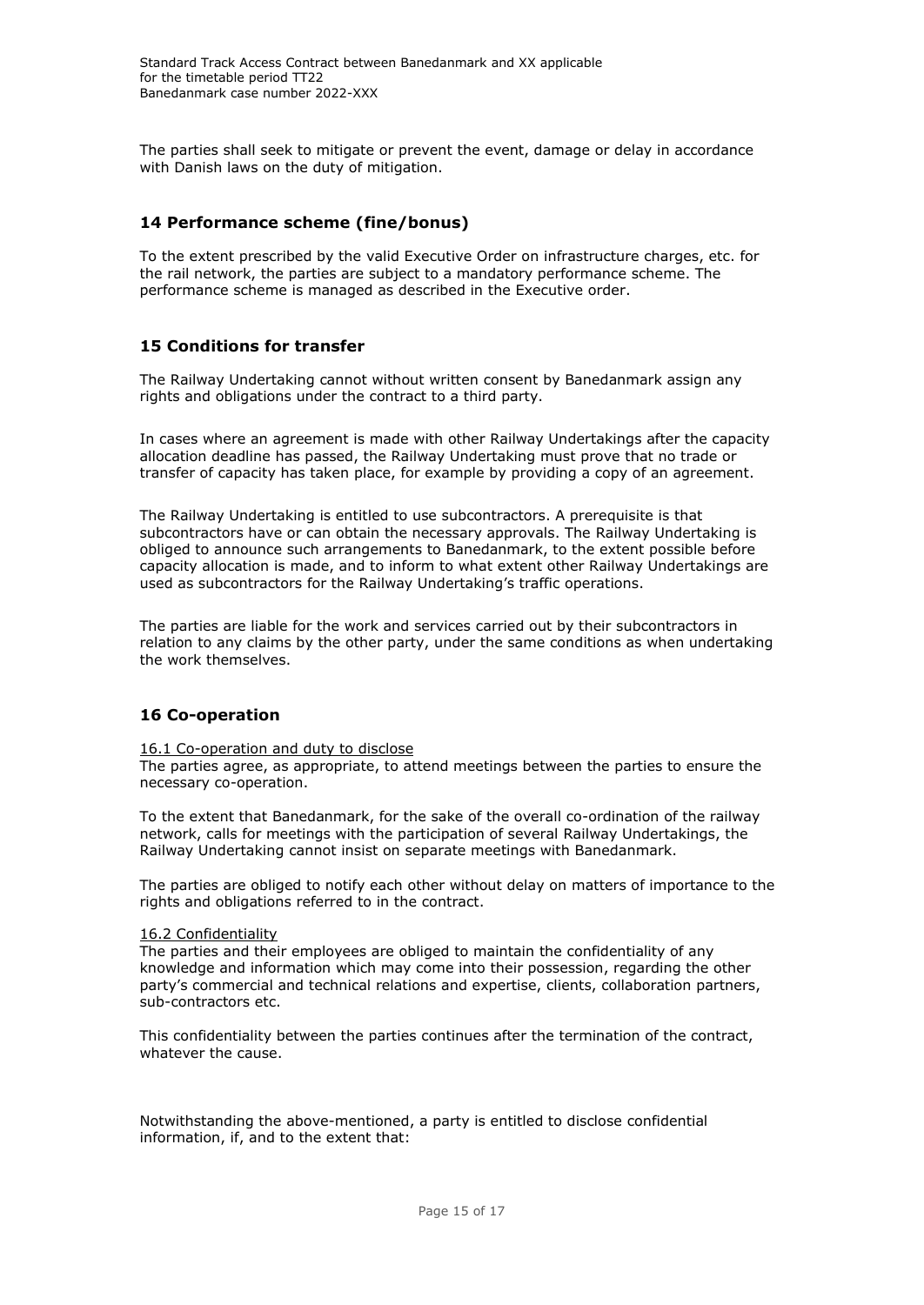- the information is required by legislation or a decision by a court or public authority, including the Ministry of Transport, the Danish Civil Aviation and Railway Authority, and the Danish competition authorities or EU authorities
- the parties deem necessary and appropriate that the party passes the information to its advisers, provided that these advisers are or will be subject to a similar confidentiality obligation
- the information is publicly available or rightfully received by third parties
- the information is made anonymous and used for general sector statistics, annual reports or similar.

Any disclosure of information in addition to those listed above requires prior written consent from the non-disclosing party.

### <span id="page-15-0"></span>16.3 Access

The parties shall encourage mutual access to equipment, facilities, etc. whenever required for the performance of the parties' activities. This access is subject to compliance with applicable regulations.

# <span id="page-15-1"></span>**17 Disputes**

### <span id="page-15-2"></span>17.1 Negotiation and mediation

The contract is subject to Danish laws. If a dispute arises in connection with the contract, the parties must seek this solved through mediation.

If the dispute is not solved through mediation the parties may jointly appoint an independent expert mediator to make non-binding proposals for a resolution of the dispute.

## <span id="page-15-3"></span>17.2 Arbitration

Any question of interpretation of or compliance with the contract, which cannot be arranged amicably between the parties in accordance with section 17.1 of the contract is referred to arbitration.

The party seeking arbitration shall appoint an arbitrator and invite the other party within 14 days to appoint its arbitrator; failing this, the arbitrator will be appointed by the President of the Danish Eastern High Court.

The appointed arbitrators shall jointly appoint a chairman for the arbitration tribunal. If the arbitrators cannot agree on the choice of a chairman, the President of the Danish Eastern High Court will make the appointment.

The arbitration tribunal shall adopt rules for the processing of the case in accordance with the customary procedural principles.

The arbitration tribunal shall be located in Copenhagen.

<span id="page-15-4"></span>The arbitration tribunal shall decide on the basis of Danish laws.